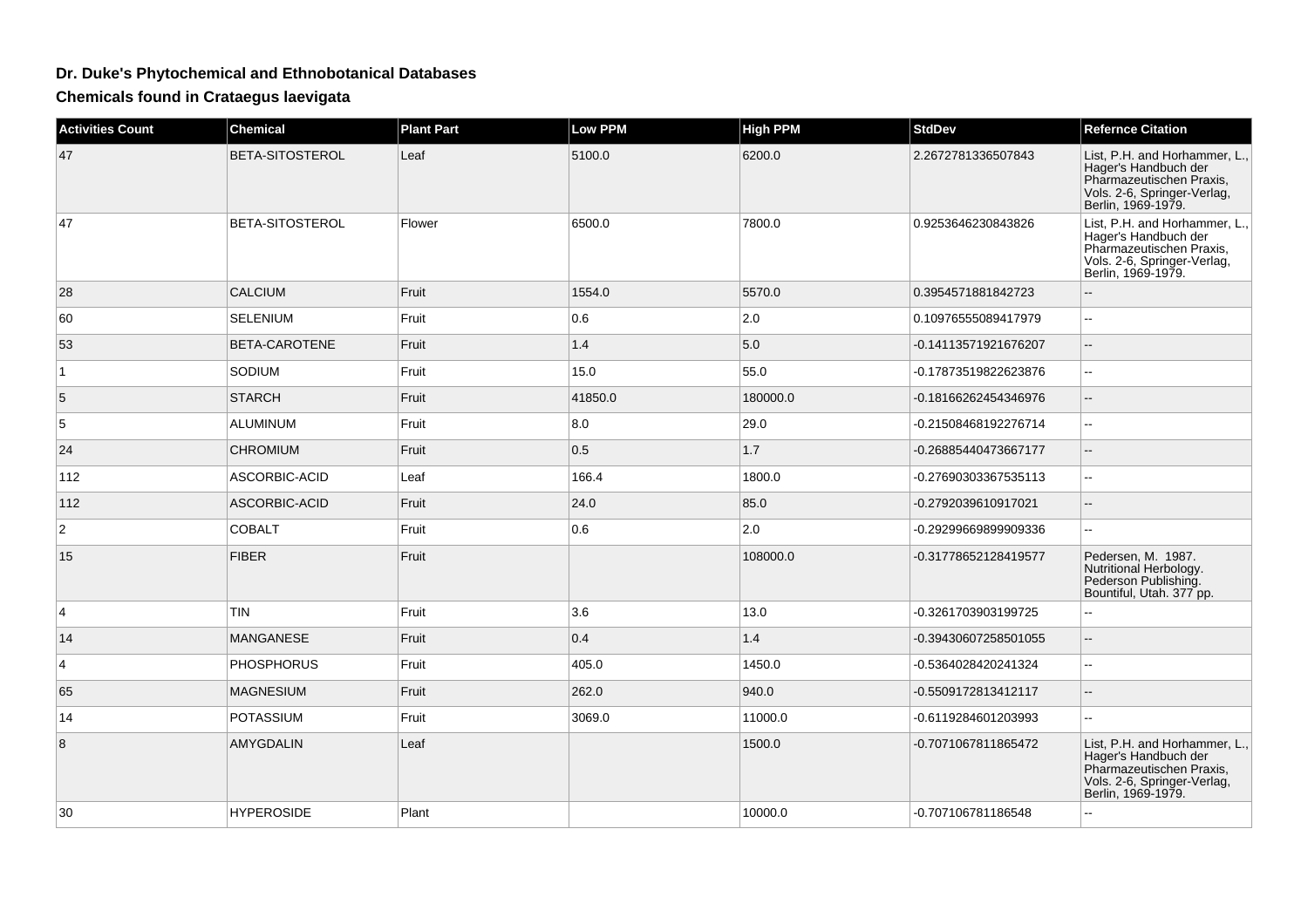| Activities Count | <b>Chemical</b>                  | <b>Plant Part</b> | Low PPM | <b>High PPM</b> | <b>StdDev</b> | <b>Refernce Citation</b>                                                                                                               |
|------------------|----------------------------------|-------------------|---------|-----------------|---------------|----------------------------------------------------------------------------------------------------------------------------------------|
| 11               | <b>TYRAMINE</b>                  | Plant             |         |                 |               | Leung, A. Y. and Foster, S.<br>1995. Encyclopedia of<br>Common Natural Ingredients<br>2nd Ed. John Wiley & Sons,<br>New York. 649 pp.  |
| 3                | CADMIUM                          | Flower            |         |                 |               |                                                                                                                                        |
| 27               | LINOLEIC-ACID                    | Fruit             |         |                 |               | Pedersen, M. 1987.<br>Nutritional Herbology.<br>Pederson Publishing.<br>Bountiful, Utah. 377 pp.                                       |
| 18               | <b>VITEXIN</b>                   | <b>Branches</b>   |         |                 |               |                                                                                                                                        |
| 77               | <b>ZINC</b>                      | Flower            |         |                 |               |                                                                                                                                        |
| $\mathbf{1}$     | <b>TRIMETHYLAMINE</b>            | Leaf              |         |                 |               | List, P.H. and Horhammer, L.,<br>Hager's Handbuch der<br>Pharmazeutischen Praxis,<br>Vols. 2-6, Springer-Verlag,<br>Berlin, 1969-1979. |
| 40               | <b>EPICATECHIN</b>               | Plant             |         |                 |               | Leung, A. Y. and Foster, S.<br>1995. Encyclopedia of<br>Common Natural Ingredients<br>2nd Ed. John Wiley & Sons,<br>New York. 649 pp.  |
| 176              | QUERCETIN                        | Flower            |         |                 |               | $\sim$                                                                                                                                 |
| 102              | CAFFEIC-ACID                     | Shoot             |         |                 |               |                                                                                                                                        |
| 44               | <b>QUERCITRIN</b>                | Leaf              |         |                 |               | List, P.H. and Horhammer, L.,<br>Hager's Handbuch der<br>Pharmazeutischen Praxis,<br>Vols. 2-6, Springer-Verlag,<br>Berlin, 1969-1979. |
| 77               | CHLOROGENIC-ACID                 | Plant             |         |                 |               |                                                                                                                                        |
| 30               | <b>HYPEROSIDE</b>                | Shoot             |         |                 |               |                                                                                                                                        |
| $\mathbf{1}$     | <b>TRIMETHYLAMINE</b>            | Plant             |         |                 |               | Leung, A. Y. and Foster, S.<br>1995. Encyclopedia of<br>Common Natural Ingredients<br>2nd Ed. John Wiley & Sons,<br>New York. 649 pp.  |
| 33               | <b>AESCULIN</b>                  | Shoot             |         |                 |               |                                                                                                                                        |
| $\overline{7}$   | LAURIC-ACID                      | Fruit             |         |                 |               | Pedersen, M. 1987.<br>Nutritional Herbology.<br>Pederson Publishing.<br>Bountiful, Utah. 377 pp.                                       |
| 18               | <b>VITEXIN</b>                   | Flower            |         |                 |               |                                                                                                                                        |
| $\mathbf{1}$     | VITEXIN-2'-O-RHAMNOSIDE   Flower |                   |         |                 |               |                                                                                                                                        |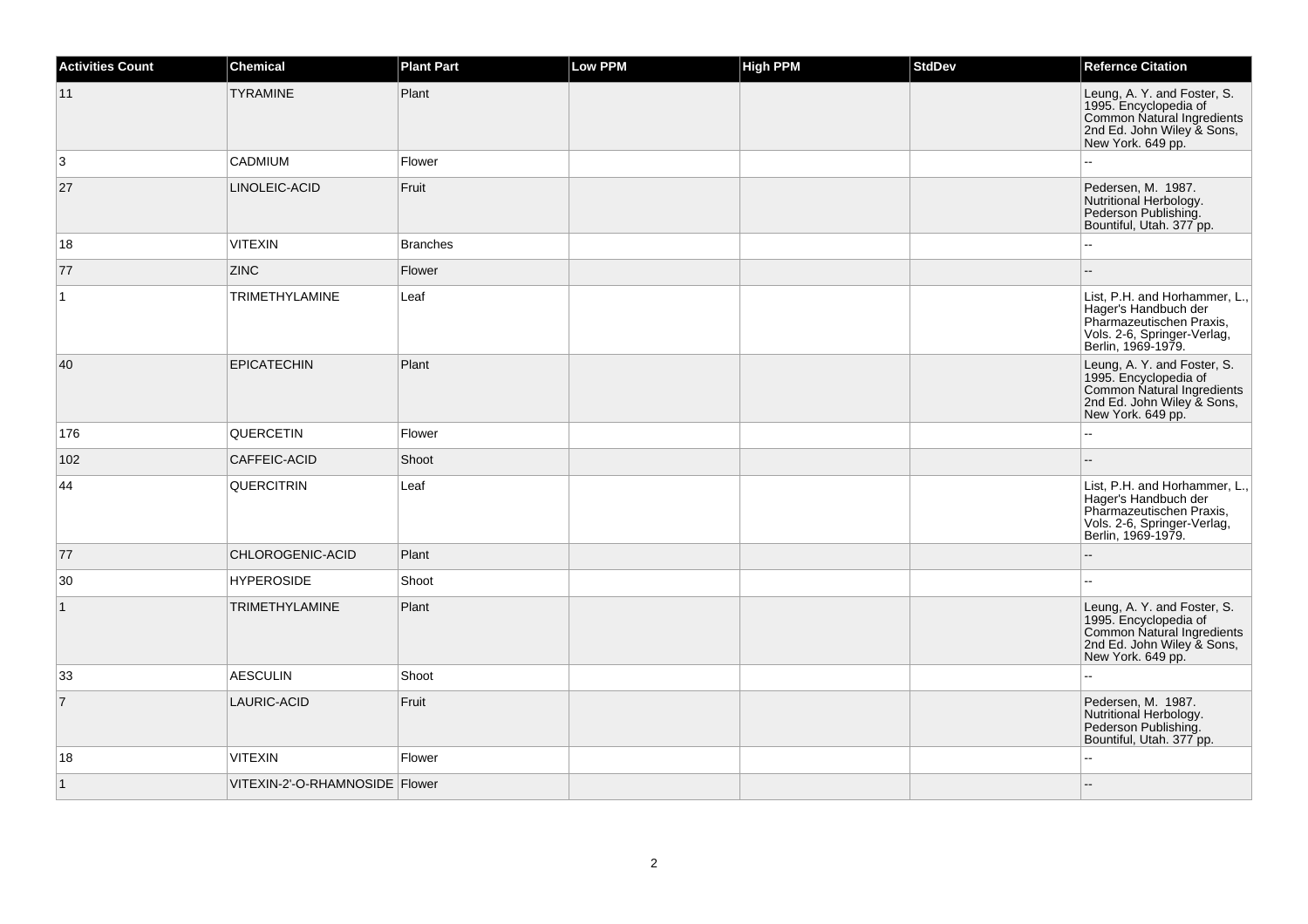| <b>Activities Count</b> | Chemical                                   | <b>Plant Part</b> | Low PPM | <b>High PPM</b> | <b>StdDev</b> | <b>Refernce Citation</b>                                                                                                                                                    |
|-------------------------|--------------------------------------------|-------------------|---------|-----------------|---------------|-----------------------------------------------------------------------------------------------------------------------------------------------------------------------------|
| 29                      | <b>ESCULIN</b>                             | <b>Bark</b>       |         |                 |               | Jeffery B. Harborne and H.<br>Baxter, eds. 1983.<br>Phytochemical Dictionary. A<br>Handbook of Bioactive<br>Compounds from Plants.<br>Taylor & Frost, London. 791<br>pp.    |
| 20                      | <b>CHOLINE</b>                             | Leaf              |         |                 |               | List, P.H. and Horhammer, L.,<br>Hager's Handbuch der<br>Pharmazeutischen Praxis,<br>Vols. 2-6, Springer-Verlag,<br>Berlin, 1969-1979.                                      |
| $\vert$ 1               | PROCYANIDIN-B-2                            | Fruit             |         |                 |               | ٠.                                                                                                                                                                          |
| 102                     | CAFFEIC-ACID                               | Flower            |         |                 |               |                                                                                                                                                                             |
| 11                      | <b>PROCYANIDIN</b>                         | Fruit             |         |                 |               | Pedersen, M. 1987.<br>Nutritional Herbology.<br>Pederson Publishing.<br>Bountiful, Utah. 377 pp.                                                                            |
| 102                     | CAFFEIC-ACID                               | Plant             |         |                 |               | Leung, A. Y. and Foster, S.<br>1995. Encyclopedia of<br>Common Natural Ingredients<br>2nd Ed. John Wiley & Sons,<br>New York. 649 pp.                                       |
| 30                      | <b>HYPEROSIDE</b>                          | Flower            |         |                 |               |                                                                                                                                                                             |
| $\mathbf{1}$            | <b>GUANINE</b>                             | Plant             |         |                 |               | Leung, A. Y. and Foster, S.<br>1995. Encyclopedia of<br>Common Natural Ingredients<br>2nd Ed. John Wiley & Sons,<br>New York. 649 pp.                                       |
| 5                       | <b>SAPONINS</b>                            | Fruit             |         |                 |               | Newall, C. A., Anderson, L. A.<br>and Phillipson, J. D. 1996.<br>Herbal Medicine - A Guide for<br>Health-care Professionals.<br>The Pharmaceutical Press,<br>London. 296pp. |
| 6                       | <b>IRON</b>                                | Fruit             |         |                 |               |                                                                                                                                                                             |
| 89                      | URSOLIC-ACID                               | Shoot             |         |                 |               | $\mathbf{u}$                                                                                                                                                                |
| $\vert$ 1               | VITEXIN-2"-O-ALPHA-L-<br><b>RHAMNOSIDE</b> | Plant             |         |                 |               |                                                                                                                                                                             |
| 33                      | <b>AESCULIN</b>                            | Fruit             |         |                 |               | Pedersen, M. 1987.<br>Nutritional Herbology.<br>Pederson Publishing.<br>Bountiful, Utah. 377 pp.                                                                            |
| 20                      | <b>CHOLINE</b>                             | Fruit             |         |                 |               | List, P.H. and Horhammer, L.,<br>Hager's Handbuch der<br>Pharmazeutischen Praxis,<br>Vols. 2-6, Springer-Verlag,<br>Berlin, 1969-1979.                                      |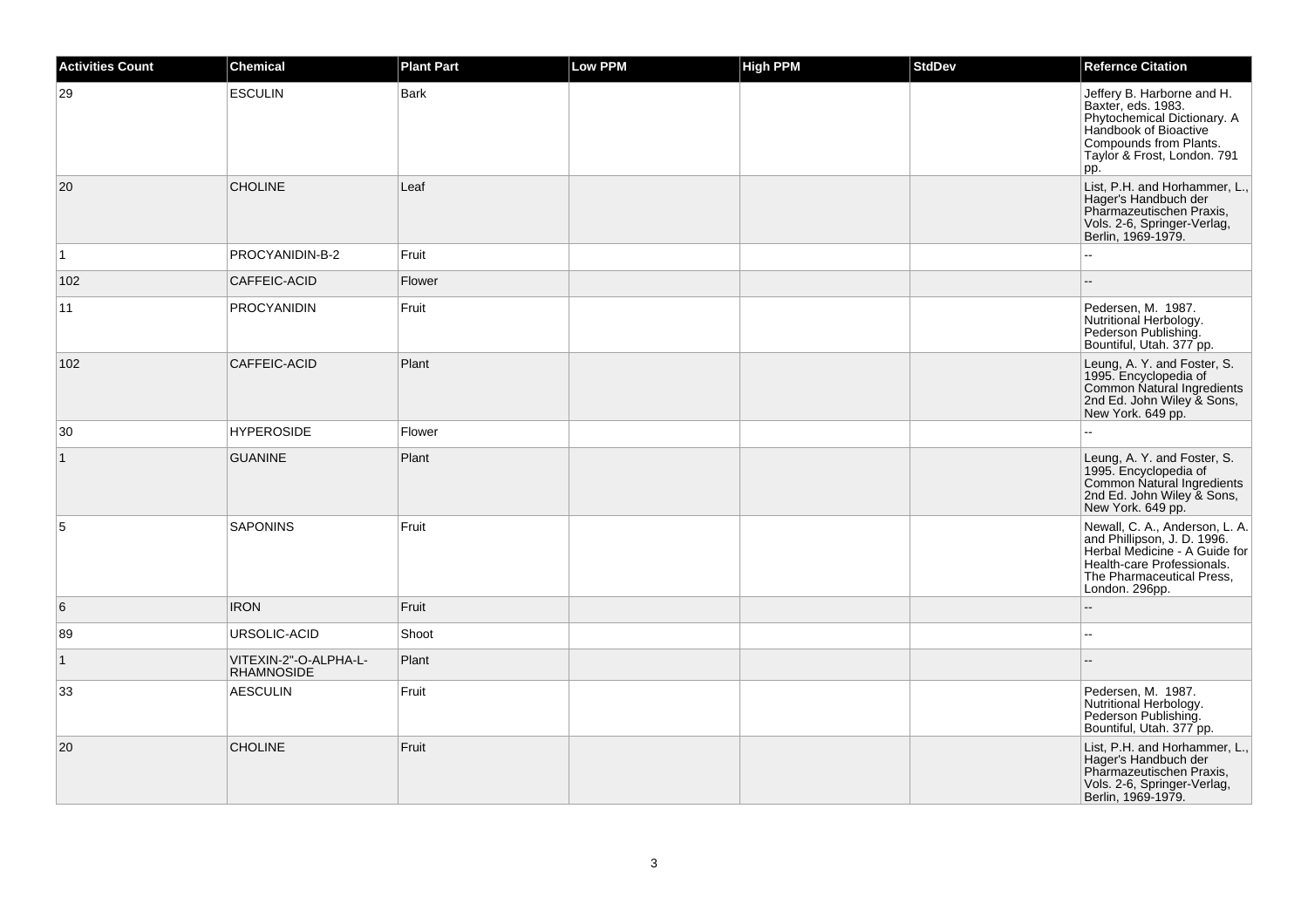| <b>Activities Count</b> | Chemical            | <b>Plant Part</b> | Low PPM | <b>High PPM</b> | <b>StdDev</b> | <b>Refernce Citation</b>                                                                                                                                                    |
|-------------------------|---------------------|-------------------|---------|-----------------|---------------|-----------------------------------------------------------------------------------------------------------------------------------------------------------------------------|
| 11                      | <b>PROCYANIDIN</b>  | Leaf              |         |                 |               |                                                                                                                                                                             |
| 31                      | <b>THIAMIN</b>      | Fruit             |         |                 |               | Pedersen, M. 1987.<br>Nutritional Herbology.<br>Pederson Publishing.<br>Bountiful, Utah. 377 pp.                                                                            |
| $\vert$ 1               | BETA-PHENETHYLAMINE | Flower            |         |                 |               | $\overline{a}$                                                                                                                                                              |
| $\overline{4}$          | PROCYANIDIN-B-4     | Flower            |         |                 |               |                                                                                                                                                                             |
| 30                      | (+)-CATECHIN        | Plant             |         |                 |               | Leung, A. Y. and Foster, S.<br>1995. Encyclopedia of<br>Common Natural Ingredients<br>2nd Ed. John Wiley & Sons,<br>New York. 649 pp.                                       |
| 30                      | <b>HYPEROSIDE</b>   | <b>Branches</b>   |         |                 |               | Ξ.                                                                                                                                                                          |
| $\overline{c}$          | DIMETHYL-AMINE      | Plant             |         |                 |               | Leung, A. Y. and Foster, S.<br>1995. Encyclopedia of<br>Common Natural Ingredients<br>2nd Ed. John Wiley & Sons,<br>New York. 649 pp.                                       |
| 78                      | <b>LUTEOLIN</b>     | Fruit             |         |                 |               | Newall, C. A., Anderson, L. A.<br>and Phillipson, J. D. 1996.<br>Herbal Medicine - A Guide for<br>Health-care Professionals.<br>The Pharmaceutical Press,<br>London. 296pp. |
| 30                      | <b>HYPEROSIDE</b>   | Fruit             |         |                 |               |                                                                                                                                                                             |
| 89                      | URSOLIC-ACID        | Plant             |         |                 |               | Leung, A. Y. and Foster, S.<br>1995. Encyclopedia of<br>Common Natural Ingredients<br>2nd Ed. John Wiley & Sons,<br>New York. 649 pp.                                       |
| 87                      | <b>RUTIN</b>        | Plant             |         |                 |               |                                                                                                                                                                             |
| 18                      | <b>VITEXIN</b>      | Plant             |         |                 |               | Leung, A. Y. and Foster, S.<br>1995. Encyclopedia of<br>Common Natural Ingredients<br>2nd Ed. John Wiley & Sons,<br>New York. 649 pp.                                       |
| 77                      | CHLOROGENIC-ACID    | Leaf              |         |                 |               |                                                                                                                                                                             |
| 13                      | PALMITIC-ACID       | <b>Bark</b>       |         |                 |               |                                                                                                                                                                             |
| 6                       | TARTARIC-ACID       | Fruit             |         |                 |               | <b>Chemical Constituents of</b><br>Oriental Herbs (3 diff. books)                                                                                                           |
| $\vert$ 1               | BETA-PHENETHYLAMINE | Plant             |         |                 |               | Leung, A. Y. and Foster, S.<br>1995. Encyclopedia of<br>Common Natural Ingredients<br>2nd Ed. John Wiley & Sons,<br>New York. 649 pp.                                       |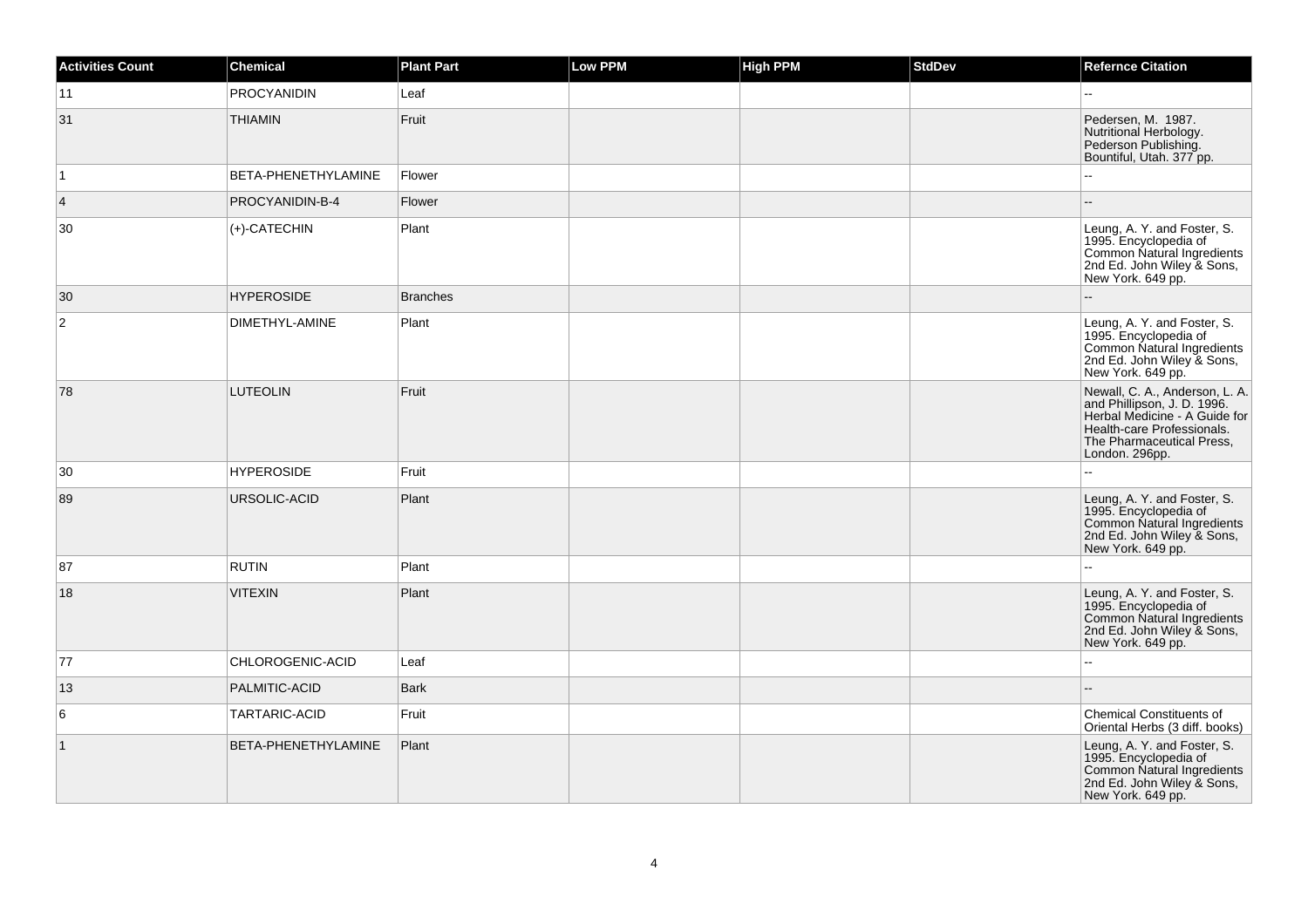| <b>Activities Count</b> | Chemical           | <b>Plant Part</b>     | <b>Low PPM</b> | High PPM | <b>StdDev</b> | <b>Refernce Citation</b>                                                                                                                                                    |
|-------------------------|--------------------|-----------------------|----------------|----------|---------------|-----------------------------------------------------------------------------------------------------------------------------------------------------------------------------|
| $\vert$ 1               | PROCYANIDIN-B-2    | Flower                |                |          |               | $\sim$                                                                                                                                                                      |
| 30                      | $ $ (+)-CATECHIN   | <b>Bud</b>            |                |          |               |                                                                                                                                                                             |
| 28                      | <b>ADENOSINE</b>   | Leaf                  |                |          |               | List, P.H. and Horhammer, L.,<br>Hager's Handbuch der<br>Pharmazeutischen Praxis,<br>Vols. 2-6, Springer-Verlag,<br>Berlin, 1969-1979.                                      |
| 11                      | <b>EPINEPHRINE</b> | Flower                |                |          |               |                                                                                                                                                                             |
| 20                      | <b>CHOLINE</b>     | Plant                 |                |          |               | Leung, A. Y. and Foster, S.<br>1995. Encyclopedia of<br>Common Natural Ingredients<br>2nd Ed. John Wiley & Sons,<br>New York. 649 pp.                                       |
| 101                     | <b>APIGENIN</b>    | Fruit                 |                |          |               | Newall, C. A., Anderson, L. A.<br>and Phillipson, J. D. 1996.<br>Herbal Medicine - A Guide for<br>Health-care Professionals.<br>The Pharmaceutical Press,<br>London. 296pp. |
| $\vert$ 1               | <b>GUANINE</b>     | Leaf                  |                |          |               | List, P.H. and Horhammer, L.,<br>Hager's Handbuch der<br>Pharmazeutischen Praxis,<br>Vols. 2-6, Springer-Verlag,<br>Berlin, 1969-1979.                                      |
| 11                      | <b>TYRAMINE</b>    | Flower                |                |          |               |                                                                                                                                                                             |
| 9                       | OXALIC-ACID        | Bark                  |                |          |               |                                                                                                                                                                             |
| $\vert$ 4               | <b>SPIRAEOSIDE</b> | Leaf                  |                |          |               | Bisset, N.G., ed. 1994.<br>Herbal Drugs and<br>Phytopharmaceuticals. CRC<br>Press. Boca Raton, FL. 566<br>pp.                                                               |
| 101                     | <b>APIGENIN</b>    | <b>Bud</b>            |                |          |               | ä.                                                                                                                                                                          |
| 14                      | <b>MANGANESE</b>   | Flower                |                |          |               |                                                                                                                                                                             |
| 24                      | <b>PECTIN</b>      | Leaf                  |                |          |               | List, P.H. and Horhammer, L.,<br>Hager's Handbuch der<br>Pharmazeutischen Praxis,<br>Vols. 2-6, Springer-Verlag,<br>Berlin, 1969-1979.                                      |
| 30                      | $(+)$ -CATECHIN    | <b>Tissue Culture</b> |                |          |               | $\overline{\phantom{a}}$                                                                                                                                                    |
| 11                      | <b>ADENINE</b>     | Leaf                  |                |          |               | List, P.H. and Horhammer, L.,<br>Hager's Handbuch der<br>Pharmazeutischen Praxis,<br>Vols. 2-6, Springer-Verlag,<br>Berlin, 1969-1979.                                      |
| 11                      | <b>EPINEPHRINE</b> | Leaf                  |                |          |               | $\sim$                                                                                                                                                                      |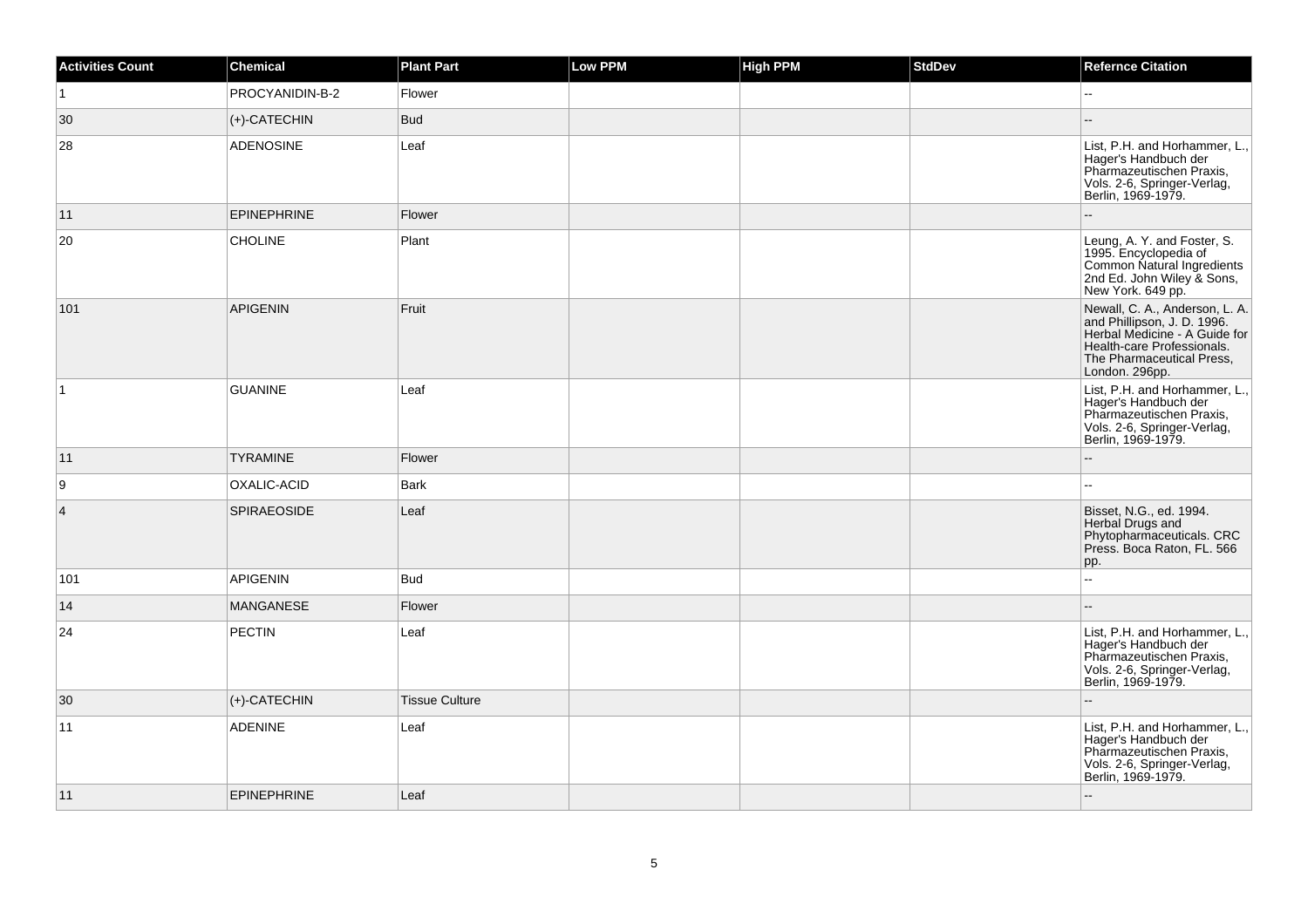| <b>Activities Count</b> | Chemical             | <b>Plant Part</b> | <b>Low PPM</b> | <b>High PPM</b> | <b>StdDev</b> | <b>Refernce Citation</b>                                                                                                               |
|-------------------------|----------------------|-------------------|----------------|-----------------|---------------|----------------------------------------------------------------------------------------------------------------------------------------|
| 40                      | <b>EPICATECHIN</b>   | Leaf              |                |                 |               | List, P.H. and Horhammer, L.,<br>Hager's Handbuch der<br>Pharmazeutischen Praxis,<br>Vols. 2-6, Springer-Verlag,<br>Berlin, 1969-1979. |
| 38                      | (-)-EPICATECHIN      | Plant             |                |                 |               | Leung, A. Y. and Foster, S.<br>1995. Encyclopedia of<br>Common Natural Ingredients<br>2nd Ed. John Wiley & Sons,<br>New York. 649 pp.  |
| $\overline{7}$          | <b>GLUCOSE</b>       | Fruit             |                |                 |               | Pedersen, M. 1987.<br>Nutritional Herbology.<br>Pederson Publishing.<br>Bountiful, Utah. 377 pp.                                       |
| 6                       | <b>TARTARIC-ACID</b> | <b>Bark</b>       |                |                 |               |                                                                                                                                        |
| 102                     | CAFFEIC-ACID         | Leaf              |                |                 |               | $\sim$                                                                                                                                 |
| 6                       | <b>MASLINIC-ACID</b> | Shoot             |                |                 |               |                                                                                                                                        |
| 11                      | <b>SORBITOL</b>      | Leaf              |                |                 |               | List, P.H. and Horhammer, L.,<br>Hager's Handbuch der<br>Pharmazeutischen Praxis,<br>Vols. 2-6, Springer-Verlag,<br>Berlin, 1969-1979. |
| 176                     | QUERCETIN            | Plant             |                |                 |               | Leung, A. Y. and Foster, S.<br>1995. Encyclopedia of<br>Common Natural Ingredients<br>2nd Ed. John Wiley & Sons,<br>New York. 649 pp.  |
| 101                     | <b>APIGENIN</b>      | Leaf              |                |                 |               |                                                                                                                                        |
| $\mathbf{3}$            | <b>CYNAROSIDE</b>    | Leaf              |                |                 |               |                                                                                                                                        |
| 13                      | PALMITIC-ACID        | Fruit             |                |                 |               | Pedersen, M. 1987.<br>Nutritional Herbology.<br>Pederson Publishing.<br>Bountiful, Utah. 377 pp.                                       |
| 30                      | (+)-CATECHIN         | Leaf              |                |                 |               |                                                                                                                                        |
| 19                      | ACETYL-CHOLINE       | Leaf              |                |                 |               | List, P.H. and Horhammer, L.,<br>Hager's Handbuch der<br>Pharmazeutischen Praxis,<br>Vols. 2-6, Springer-Verlag,<br>Berlin, 1969-1979. |
| 20                      | <b>DOPAMINE</b>      | Shoot             |                |                 |               |                                                                                                                                        |
| 43                      | <b>CATECHIN</b>      | Fruit             |                |                 |               | Pedersen, M. 1987.<br>Nutritional Herbology.<br>Pederson Publishing.<br>Bountiful, Utah. 377 pp.                                       |
| 38                      | (-)-EPICATECHIN      | <b>Bud</b>        |                |                 |               |                                                                                                                                        |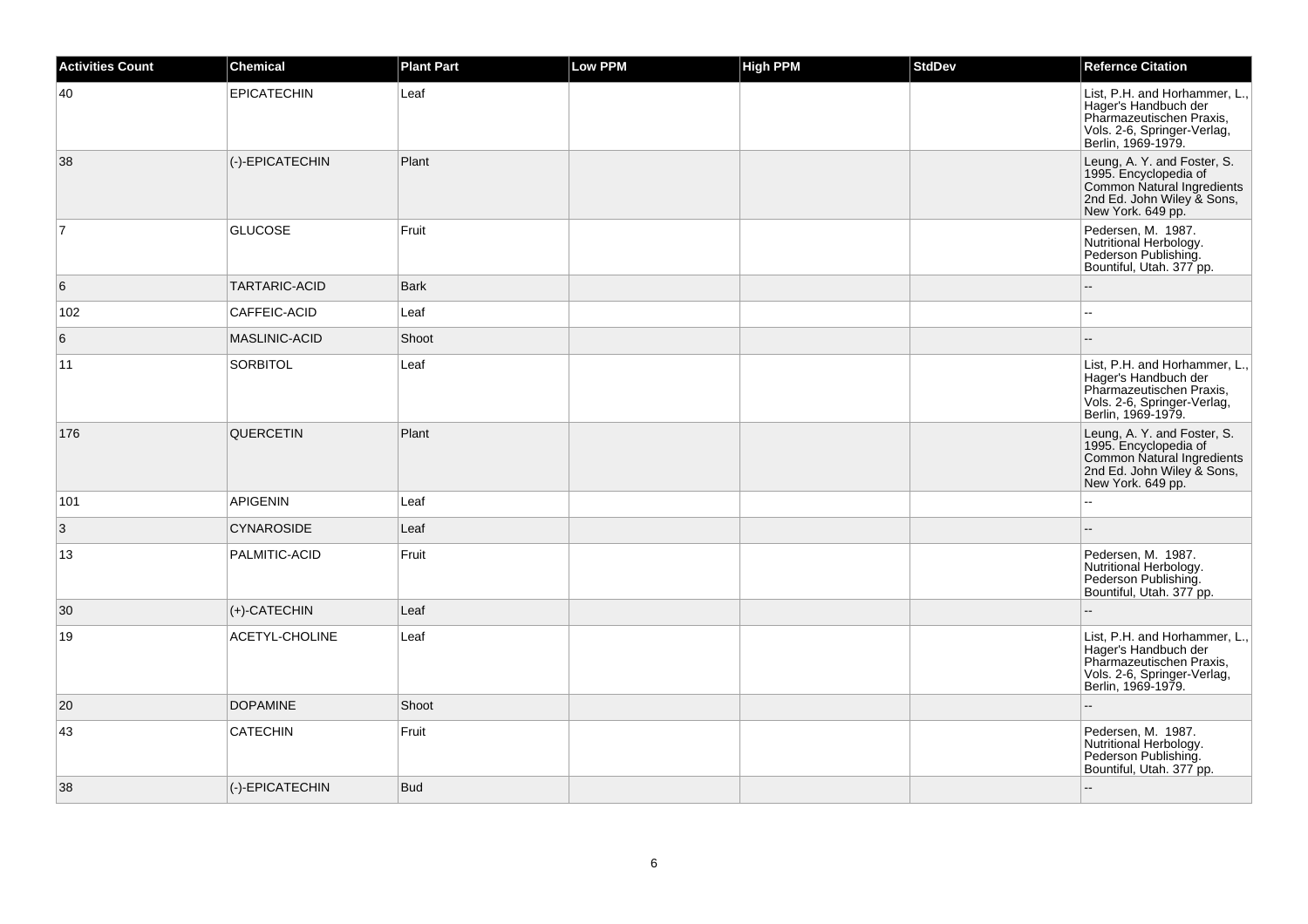| <b>Activities Count</b> | Chemical            | <b>Plant Part</b> | <b>Low PPM</b> | High PPM | StdDev | <b>Refernce Citation</b>                                                                                                               |
|-------------------------|---------------------|-------------------|----------------|----------|--------|----------------------------------------------------------------------------------------------------------------------------------------|
| 14                      | <b>SUCROSE</b>      | <b>Bark</b>       |                |          |        |                                                                                                                                        |
| 78                      | <b>LUTEOLIN</b>     | Bud               |                |          |        |                                                                                                                                        |
| 6                       | PYCNOGENOL          | Shoot             | 10000.0        | 30000.0  |        | Bisset, N.G., ed. 1994.<br>Herbal Drugs and<br>Phytopharmaceuticals. CRC<br>Press. Boca Raton, FL. 566<br>pp.                          |
| 15                      | 5-HYDROXYTRYPTAMINE | Shoot             |                |          |        | $\overline{\phantom{a}}$                                                                                                               |
| 3                       | <b>CYNAROSIDE</b>   | Flower            |                |          |        | $\sim$                                                                                                                                 |
| $\vert$ 9               | OXALIC-ACID         | Fruit             |                |          |        | List, P.H. and Horhammer, L.,<br>Hager's Handbuch der<br>Pharmazeutischen Praxis,<br>Vols. 2-6, Springer-Verlag,<br>Berlin, 1969-1979. |
| $ 30\rangle$            | $ $ (+)-CATECHIN    | Flower            |                |          |        | L.                                                                                                                                     |
| 77                      | CHLOROGENIC-ACID    | <b>Bud</b>        |                |          |        |                                                                                                                                        |
| 77                      | <b>ZINC</b>         | Fruit             |                |          |        | $\overline{\phantom{a}}$                                                                                                               |
| 38                      | (-)-EPICATECHIN     | Shoot             |                |          |        |                                                                                                                                        |
| 29                      | <b>ESCULIN</b>      | Fruit             |                |          |        |                                                                                                                                        |
| 8                       | STEARIC-ACID        | Bark              |                |          |        |                                                                                                                                        |
| 78                      | <b>LUTEOLIN</b>     | Leaf              |                |          |        | $\sim$                                                                                                                                 |
| $\vert$ 4               | SILICON             | Fruit             |                |          |        |                                                                                                                                        |
| 34                      | PROANTHOCYANIDINS   | Plant             |                |          |        | Leung, A. Y. and Foster, S.<br>1995. Encyclopedia of<br>Common Natural Ingredients<br>2nd Ed. John Wiley & Sons,<br>New York. 649 pp.  |
| 11                      | <b>ADENINE</b>      | Plant             |                |          |        | Leung, A. Y. and Foster, S.<br>1995. Encyclopedia of<br>Common Natural Ingredients<br>2nd Ed. John Wiley & Sons,<br>New York. 649 pp.  |
| 12                      | <b>COPPER</b>       | Fruit             |                |          |        |                                                                                                                                        |
| 39                      | <b>NIACIN</b>       | Fruit             |                |          |        | $\overline{\phantom{a}}$                                                                                                               |
| 18                      | <b>VITEXIN</b>      | <b>Bark</b>       |                |          |        | $\sim$                                                                                                                                 |
| 77                      | CHLOROGENIC-ACID    | <b>Bark</b>       |                |          |        |                                                                                                                                        |
| 18                      | VITEXIN             | Fruit             |                |          |        |                                                                                                                                        |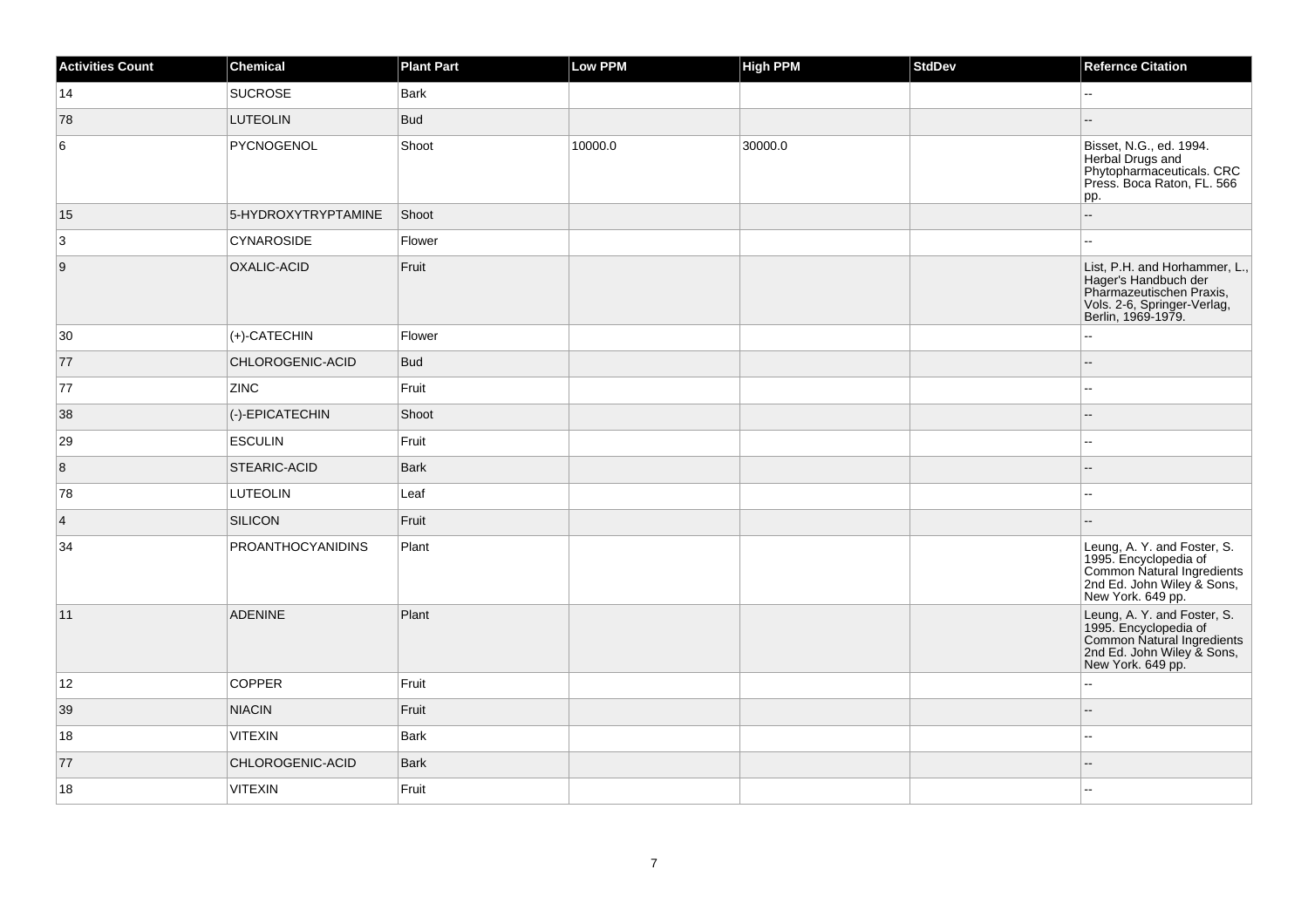| <b>Activities Count</b> | <b>Chemical</b>     | <b>Plant Part</b> | Low PPM | <b>High PPM</b> | <b>StdDev</b> | <b>Refernce Citation</b>                                                                                                               |
|-------------------------|---------------------|-------------------|---------|-----------------|---------------|----------------------------------------------------------------------------------------------------------------------------------------|
| 38                      | (-)-EPICATECHIN     | Leaf              |         |                 |               | Ξ.                                                                                                                                     |
| $\overline{2}$          | DIMETHYL-AMINE      | Leaf              |         |                 |               | List, P.H. and Horhammer, L.,<br>Hager's Handbuch der<br>Pharmazeutischen Praxis,<br>Vols. 2-6, Springer-Verlag,<br>Berlin, 1969-1979. |
| 87                      | <b>RUTIN</b>        | <b>Bud</b>        |         |                 |               | $\overline{a}$                                                                                                                         |
| 21                      | LUPEOL              | <b>Bark</b>       |         |                 |               |                                                                                                                                        |
| 25                      | <b>OPC</b>          | Shoot             | 10000.0 | 30000.0         |               | Bisset, N.G., ed. 1994.<br>Herbal Drugs and<br>Phytopharmaceuticals. CRC<br>Press. Boca Raton, FL. 566<br>pp.                          |
| $\mathbf{1}$            | BETA-PHENETHYLAMINE | Fruit             |         |                 |               | Pedersen, M. 1987.<br>Nutritional Herbology.<br>Pederson Publishing.<br>Bountiful, Utah. 377 pp.                                       |
| 28                      | <b>ADENOSINE</b>    | Plant             |         |                 |               | Leung, A. Y. and Foster, S.<br>1995. Encyclopedia of<br>Common Natural Ingredients<br>2nd Ed. John Wiley & Sons,<br>New York. 649 pp.  |
| 12                      | <b>COPPER</b>       | Flower            |         |                 |               |                                                                                                                                        |
| 18                      | <b>VITEXIN</b>      | Leaf              |         |                 |               | --                                                                                                                                     |
| 77                      | CHLOROGENIC-ACID    | Shoot             |         |                 |               |                                                                                                                                        |
| 89                      | URSOLIC-ACID        | Leaf              |         |                 |               | List, P.H. and Horhammer, L.,<br>Hager's Handbuch der<br>Pharmazeutischen Praxis,<br>Vols. 2-6, Springer-Verlag,<br>Berlin, 1969-1979. |
| 38                      | (-)-EPICATECHIN     | Flower            |         |                 |               |                                                                                                                                        |
| 87                      | <b>RUTIN</b>        | Flower            |         |                 |               |                                                                                                                                        |
| 77                      | CHLOROGENIC-ACID    | Flower            |         |                 |               | --                                                                                                                                     |
| 87                      | <b>RUTIN</b>        | Leaf              |         |                 |               |                                                                                                                                        |
| 64                      | OLEANOLIC-ACID      | Plant             |         |                 |               | Leung, A. Y. and Foster, S.<br>1995. Encyclopedia of<br>Common Natural Ingredients<br>2nd Ed. John Wiley & Sons,<br>New York. 649 pp.  |
| 30                      | <b>HYPEROSIDE</b>   | <b>Bark</b>       |         |                 |               | --                                                                                                                                     |